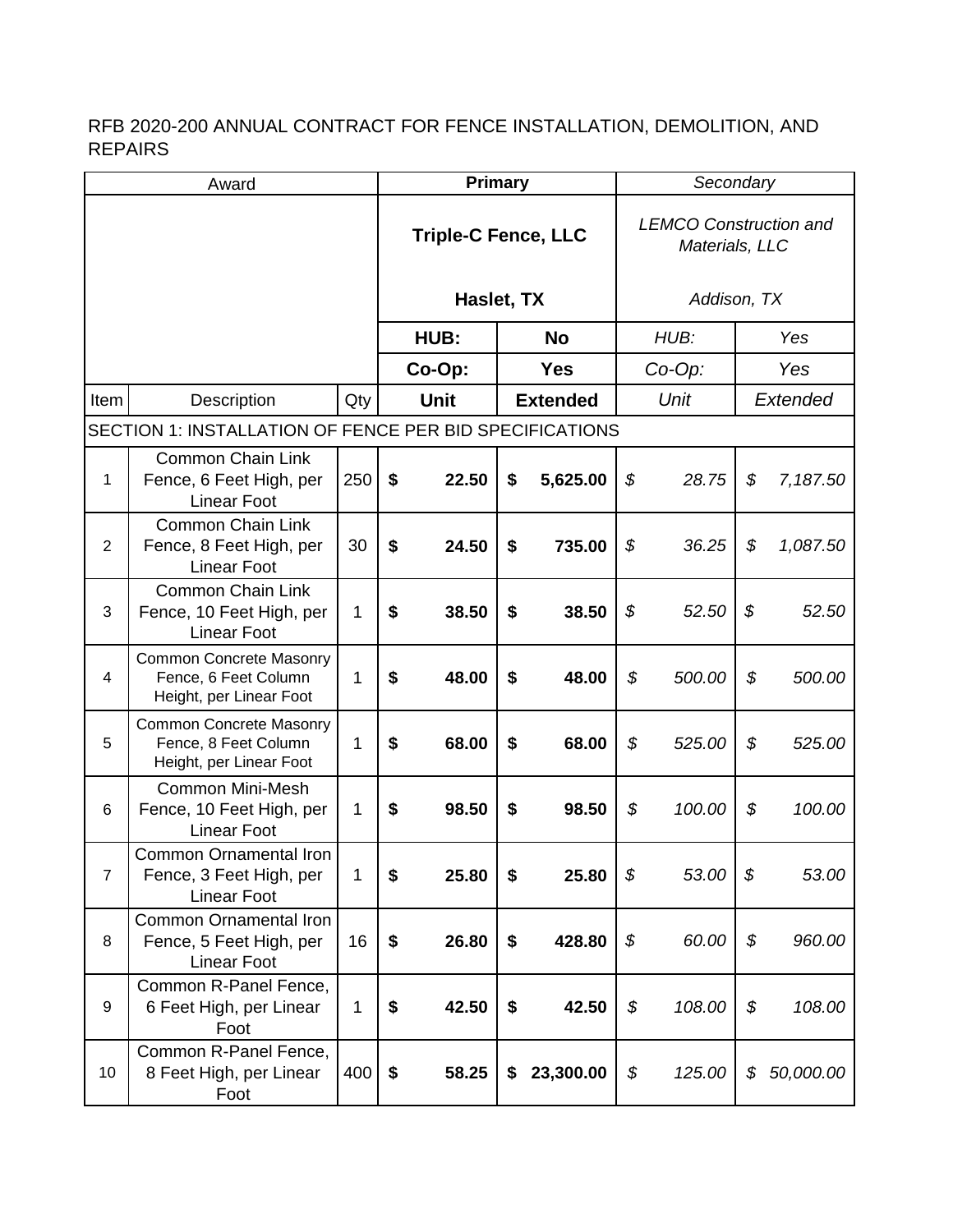| Award                                     |                                                                                   |             |                                        | <b>Primary</b>             |    |            |             | Secondary                                       |     |          |  |
|-------------------------------------------|-----------------------------------------------------------------------------------|-------------|----------------------------------------|----------------------------|----|------------|-------------|-------------------------------------------------|-----|----------|--|
|                                           |                                                                                   |             |                                        | <b>Triple-C Fence, LLC</b> |    |            |             | <b>LEMCO Construction and</b><br>Materials, LLC |     |          |  |
|                                           |                                                                                   |             | Haslet, TX                             |                            |    |            | Addison, TX |                                                 |     |          |  |
|                                           |                                                                                   |             | HUB:<br><b>No</b>                      |                            |    |            | HUB:        |                                                 | Yes |          |  |
|                                           |                                                                                   |             | Co-Op:                                 |                            |    | <b>Yes</b> |             | $Co-Op$ :                                       |     | Yes      |  |
| Item                                      | Description                                                                       | Qty         | <b>Unit</b><br><b>Extended</b><br>Unit |                            |    | Extended   |             |                                                 |     |          |  |
|                                           | SECTION 1: INSTALLATION OF FENCE PER BID SPECIFICATIONS                           |             |                                        |                            |    |            |             |                                                 |     |          |  |
| 11                                        | Common Wood Fence, 6<br>Feet High, per Linear Foot                                | $\mathbf 1$ | \$                                     | 28.80                      | \$ | 28.80      | \$          | 45.00                                           | \$  | 45.00    |  |
| 12                                        | Common Wood Fence, 8<br>Feet High, per Linear Foot                                | 70          | \$                                     | 32.40                      | \$ | 2,268.00   | \$          | 60.00                                           | \$  | 4,200.00 |  |
| 13                                        | Common Wood Fence, 10<br>Feet High, per Linear Foot                               | 1           | \$                                     | 48.40                      | \$ | 48.40      | \$          | 90.00                                           | \$  | 90.00    |  |
| <b>Subtotal Section 1</b>                 |                                                                                   |             |                                        | \$<br>32,755.30            |    |            | \$          | 64,908.50                                       |     |          |  |
| Discount off List for Items not<br>Listed |                                                                                   |             | 2.00%                                  |                            |    | 0.00%      |             |                                                 |     |          |  |
|                                           | SECTION 2: DEMOLITION OF FENCE PER BID SPECIFICATIONS                             |             |                                        |                            |    |            |             |                                                 |     |          |  |
| 1                                         | Common Chain Link<br>Fence, 6 Feet High, per<br><b>Linear Foot</b>                | 20          | \$                                     | 2.00                       | \$ | 40.00      | \$          | 4.50                                            | \$  | 90.00    |  |
| $\overline{2}$                            | Common Chain Link<br>Fence, 8 Feet High, per<br><b>Linear Foot</b>                | 30          | \$                                     | 2.25                       | \$ | 67.50      | \$          | 6.00                                            | \$  | 180.00   |  |
| 3                                         | <b>Common Chain Link</b><br>Fence, 10 Feet High, per<br><b>Linear Foot</b>        | 1           | \$                                     | 2.85                       | \$ | 2.85       | \$          | 8.00                                            | \$  | 8.00     |  |
| 4                                         | <b>Common Concrete Masonry</b><br>Fence, 6 Feet Column<br>Height, per Linear Foot | 1           | \$                                     | 10.80                      | \$ | 10.80      | \$          | 300.00                                          | \$  | 300.00   |  |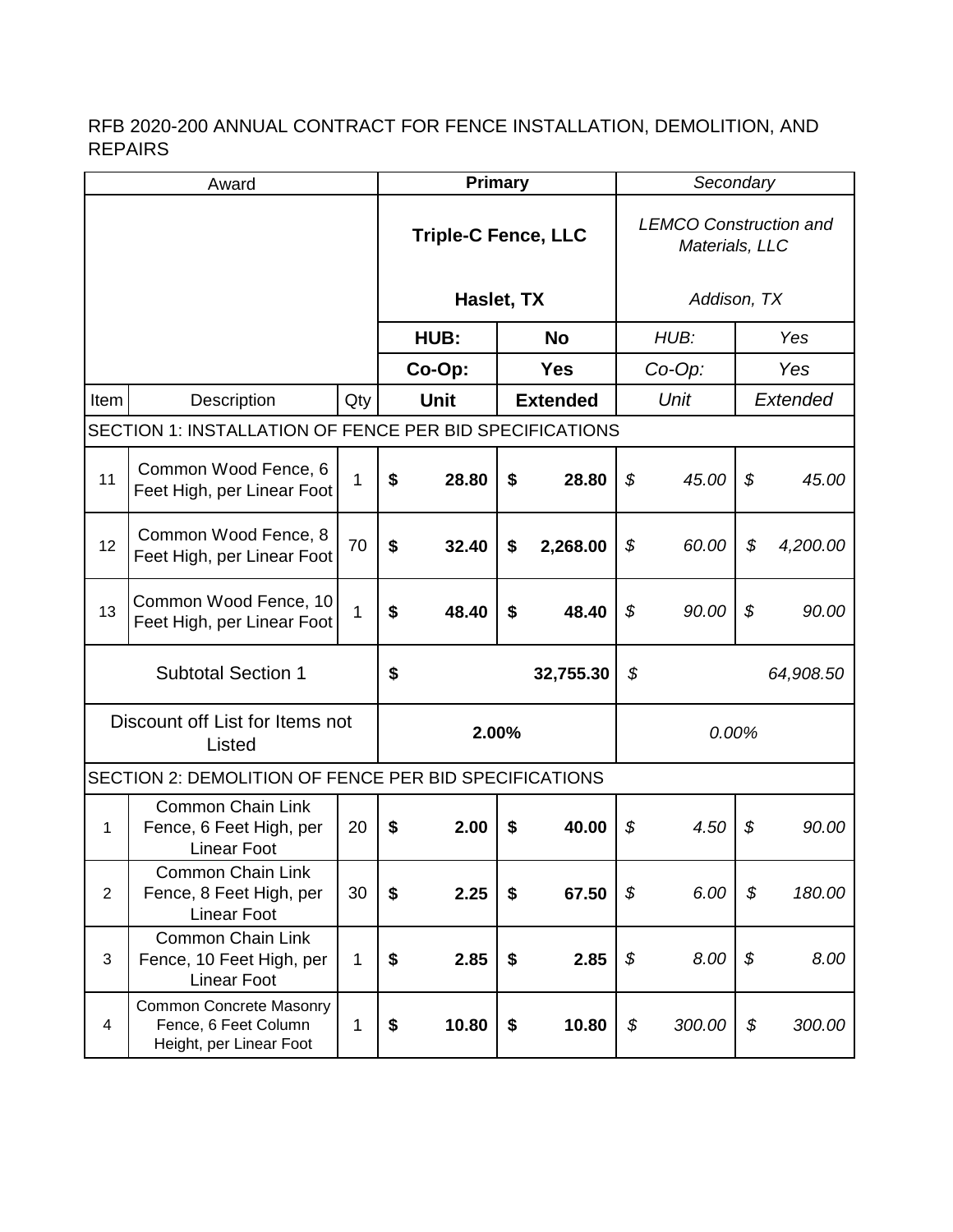| Award          |                                                                                   |                | <b>Primary</b>             |       |                 |        | Secondary                                       |        |          |          |
|----------------|-----------------------------------------------------------------------------------|----------------|----------------------------|-------|-----------------|--------|-------------------------------------------------|--------|----------|----------|
|                |                                                                                   |                | <b>Triple-C Fence, LLC</b> |       |                 |        | <b>LEMCO Construction and</b><br>Materials, LLC |        |          |          |
|                |                                                                                   |                | Haslet, TX                 |       |                 |        | Addison, TX                                     |        |          |          |
|                |                                                                                   |                |                            | HUB:  | <b>No</b>       |        | HUB:                                            |        | Yes      |          |
|                |                                                                                   |                | Co-Op:                     |       | <b>Yes</b>      |        | Co-Op:                                          |        | Yes      |          |
| Item           | Description                                                                       | Qty            | <b>Unit</b>                |       | <b>Extended</b> |        | Unit                                            |        | Extended |          |
|                | SECTION 2: DEMOLITION OF FENCE PER BID SPECIFICATIONS                             |                |                            |       |                 |        |                                                 |        |          |          |
| 5              | <b>Common Concrete Masonry</b><br>Fence, 8 Feet Column<br>Height, per Linear Foot | 1              | \$                         | 12.80 | \$              | 12.80  | \$                                              | 300.00 | \$       | 300.00   |
| 6              | <b>Common Mini-Mesh</b><br>Fence, 10 Feet High, per<br><b>Linear Foot</b>         | 1              | \$                         | 5.50  | \$              | 5.50   | \$                                              | 7.50   | \$       | 7.50     |
| $\overline{7}$ | <b>Common Ornamental Iron</b><br>Fence, 3 Feet High, per<br><b>Linear Foot</b>    | 1              | \$                         | 2.00  | \$              | 2.00   | \$                                              | 6.00   | \$       | 6.00     |
| 8              | Common Ornamental Iron<br>Fence, 5 Feet High, per<br><b>Linear Foot</b>           | 20             | \$                         | 2.00  | \$              | 40.00  | \$                                              | 7.00   | \$       | 140.00   |
| 9              | Common R-Panel Fence,<br>6 Feet High, per Linear<br>Foot                          | 1              | \$                         | 2.50  | \$              | 2.50   | \$                                              | 8.00   | \$       | 8.00     |
| 10             | Common R-Panel Fence,<br>8 Feet High, per Linear<br>Foot                          | 10             | \$                         | 2.85  | \$              | 28.50  | \$                                              | 11.00  | \$       | 110.00   |
| 11             | Common Wood Fence, 6<br>Feet High, per Linear Foot                                | $\overline{1}$ | \$                         | 2.25  | \$              | 2.25   | \$                                              | 5.00   | \$       | 5.00     |
| 12             | Common Wood Fence, 8<br>Feet High, per Linear Foot                                | 1              | \$                         | 2.25  | \$              | 2.25   | \$                                              | 6.00   | \$       | 6.00     |
| 13             | Common Wood Fence, 10<br>Feet High, per Linear Foot                               | $\overline{1}$ | \$                         | 2.85  | \$              | 2.85   | \$                                              | 8.00   | \$       | 8.00     |
|                | <b>Subtotal Section 2</b>                                                         |                | \$                         |       |                 | 219.80 | \$                                              |        |          | 1,168.50 |